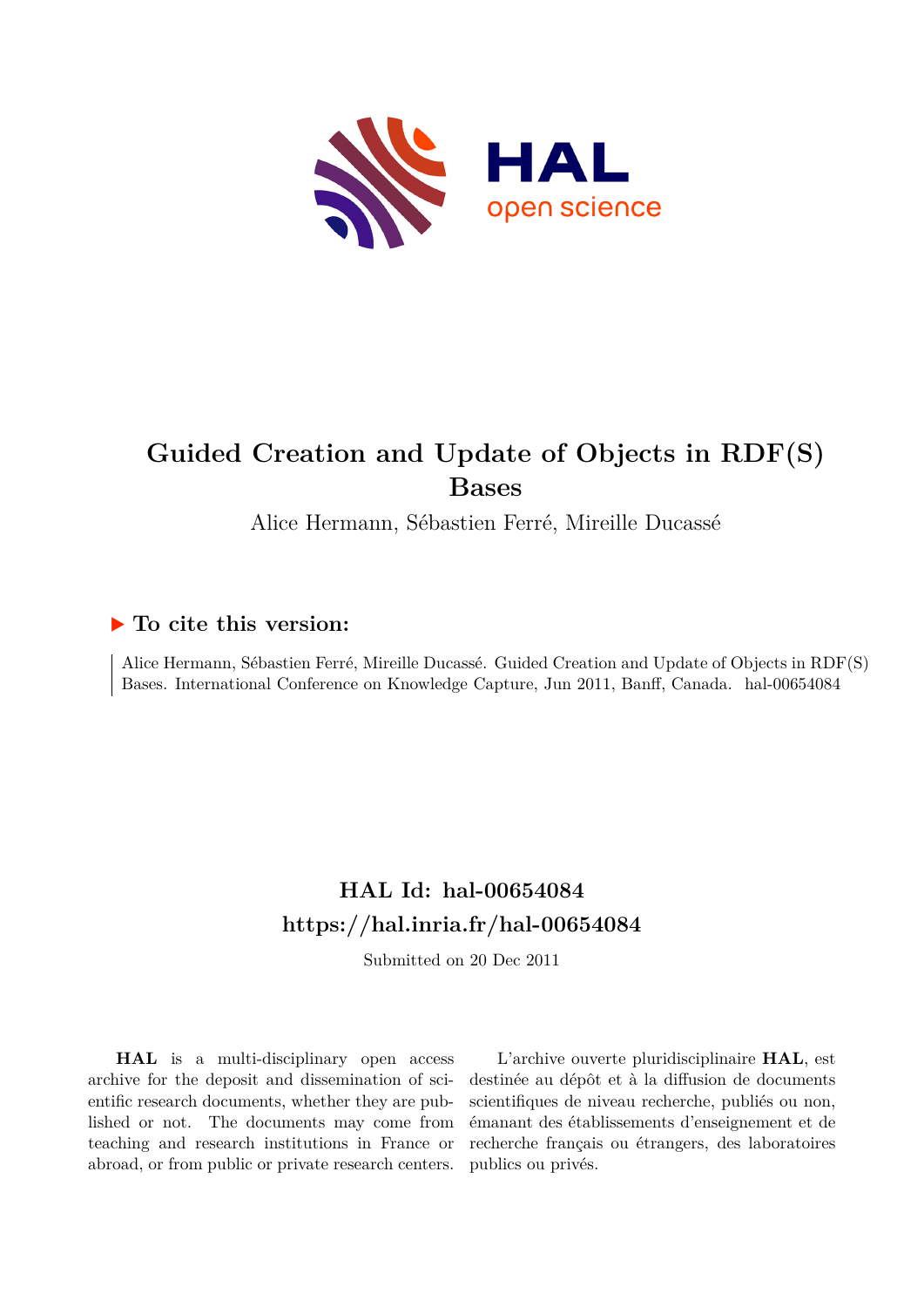### **Guided Creation and Update of Objects in RDF(S) Bases**

Alice Hermann IRISA – INSA Rennes Campus de Beaulieu 35042 Rennes cedex France alice.hermann@irisa.fr

Sébastien Ferré IRISA – Université Rennes 1 Campus de Beaulieu 35042 Rennes cedex France sebastien.ferre@irisa.fr

Mireille Ducassé IRISA – INSA Rennes Campus de Beaulieu 35042 Rennes cedex France mireille.ducasse@irisa.fr

### **ABSTRACT**

Updating existing knowledge bases is crucial to take into account the information that are regularly discovered. However, this is quite tedious and in practice Semantic Web data are rarely updated by users. This paper presents UTILIS, an approach to help users create and update objects in RDF(S) bases. While creating a new object, o, UTILIS searches for similar objects, found by applying relaxation rules to the description of o, taken as a query. The resulting objects and their properties serve as suggestions to expand the description of o.

#### **Categories and Subject Descriptors**

I.2.4 [ARTIFICIAL INTELLIGENCE]: Knowledge Representation Formalisms and Methods

#### **General Terms**

Human factors

#### **Keywords**

Semantic Web, RDF(S) data, interactive knowledge acquisition, semantic data management

#### **1. INTRODUCTION**

Updating existing Semantic Web (SW) data is crucial to take into account information that are regularly discovered. This is, however, quite tedious and, in practice, SW data are rarely updated by users. In the Web 2.0, users are totally integrated in data production, with tags for example. Although motivation is not a problem, to directly enter data in SW formats is difficult. There exist tools to help users create and update knowledge bases [1, 3]. They lead to the creation of triples that are syntactically correct and consistent with the rules and axioms of the base. The knowledge used to assist users can be of several types (syntax, vocabulary, axioms of the ontology) and depends on the editor. However, when creating a new object, users benefit neither from existing objects and their properties, nor from the already known properties of the new object. For example, in a genealogical base, assume that a user creates a new person for whom the mother has already been entered. That fact can be used to guide the user in the choice of the father.

Copyright is held by the author/owner(s). *K-CAP'11,* June 26–29, 2011, Banff, Alberta, Canada. ACM 978-1-4503-0396-5/11/06.

| Transformation rules |                                                      |  |  |
|----------------------|------------------------------------------------------|--|--|
| $r_1$ p $o$          | $?x = r_1$ . ?x p o                                  |  |  |
| $s$ $p$ $r_2$        | s p ?x. ? $x = r_2$ .                                |  |  |
|                      | $r_1$ rdf:type $c \mid ?x = r_1$ . ?x rdf:type $c$ . |  |  |

Figure 1: Transformation rules to get elementary triples. Variables have a leading question mark,  $r_i$ are resources,  $p$  is a property,  $c$  is a class;  $o$  and  $s$  are resources or variables.

Indeed, if the mother has another child, it is quite possible that that child and the new person have the same father.

This paper presents a method that uses the existing objects and the current partial description to help users create and update objects : UTILIS (Updating Through Interaction in Logical Information Systems).

#### **2. RELAXATION OF THE DESCRIPTION**

The description of an object is a conjunction of RDF(S) triples. UTILIS uses the current description of the new object as a query, to find similar objects. UTILIS suggests the objects similar to the new object and their properties as completions to the current description of the new object. For example, for the new person MayaD, the current description, in the Turtle concise syntax, is : <MayaD> a :woman. This description is taken as a query. For reasons of space, we abbreviate 'SELECT ?x WHERE ?x' by 'what' in SPARQL queries. The query corresponding to this description is what a woman. The results, all the women and their properties (e.g, :motherOf [], :firstname []), are used as suggestions.

The description of the new object quickly becomes unique in the knowledge base. For example, once the user has specified the firstname and the mother of MayaD, it is unlikely that another person has all those properties. In that case it does not match any other object, and the result of the query is, thus, empty. We propose to generalize the query derived from the description and to use the results of those queries as suggestions. To compute the generalized queries, we have defined relaxation rules, inspired by the query approximation rules of Hurtado et al. [4]. Figure 1 shows the transformation rules to split the query into elementary elements. The relaxation rules are then applied on those elementary elements. Figure 2 shows the current set of relaxation rules. The first column shows the name of the rule, the second column shows the triple before re-